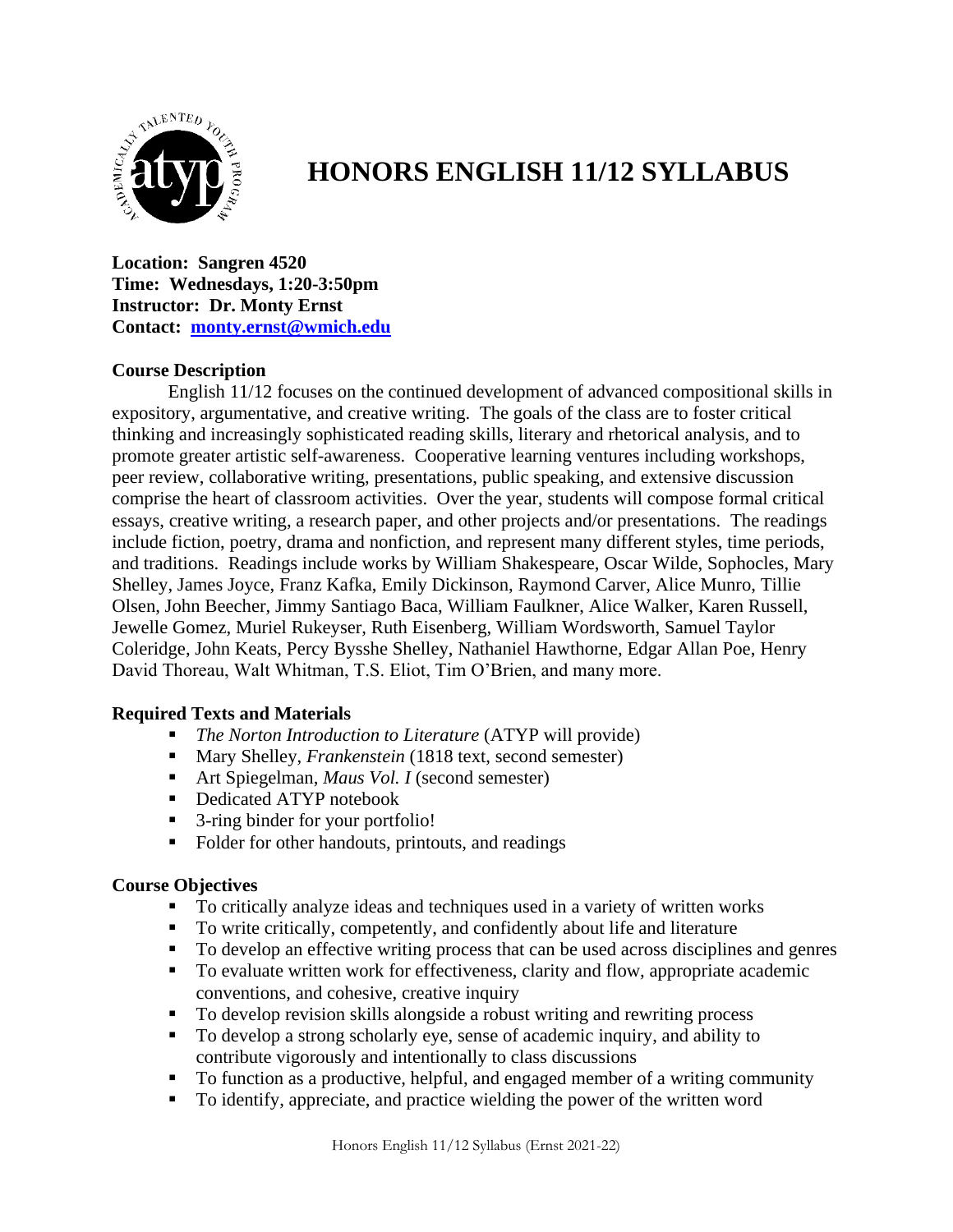| <b>Tentative Schedule</b> |              |                                      |
|---------------------------|--------------|--------------------------------------|
| Unit 1                    |              |                                      |
| Week 1                    | September 8  | <b>Summer Homework and Paradigms</b> |
| Week 2                    | September 15 |                                      |
| Week 3                    | September 22 |                                      |
| Week 4                    | September 29 |                                      |
| Unit 2                    |              |                                      |
| Week 7                    | October 6    |                                      |
| Week 8                    | October 13   | <b>Critical Lenses</b>               |
| Week 9                    | October 20   |                                      |
| Week 10                   | October 27   |                                      |
| Unit 3                    |              |                                      |
| Week 11                   | November 3   | <b>Comedy and Tragedy</b>            |
| Week 12                   | November 10  |                                      |
| Week 13                   | November 17  |                                      |
| Week 14                   | December 1   |                                      |
| Unit 4                    |              |                                      |
| Week 13                   | December 8   | <b>Hamlet</b>                        |
| Week 14                   | December 15  |                                      |
| Week 15                   | January 5    |                                      |
| Week 16                   | January 12   |                                      |
| Week 17                   | January 19   |                                      |
| Unit 5                    |              |                                      |
| Week 18                   | January 26   | <b>Conspiracy Theories</b>           |
| Week 19                   | February 2   |                                      |
| Week 20                   | February 9   |                                      |
| Week 21                   | February 16  |                                      |
| Unit 6                    |              |                                      |
| Week 22                   | February 23  | <b>Romanticism to Modernism</b>      |
| Week 23                   | March 2      |                                      |
| Week 24                   | March 9      |                                      |
| Week 25                   | March 16     |                                      |
| Week 26                   | March 23     |                                      |
| Unit 7                    |              |                                      |
| Week 27                   | April 13     | <b>Frankenstein and Gothic</b>       |
| Week 28                   | April 20     |                                      |
| Week 29                   | April 27     |                                      |
| Week 30                   | May 4        |                                      |
| Unit 8                    |              |                                      |
| Week 31                   | May 11       | <b>Maus</b>                          |
| Week 32                   | May 18       |                                      |
| Week 33                   | May 25       |                                      |
| Week 34                   | June 1       |                                      |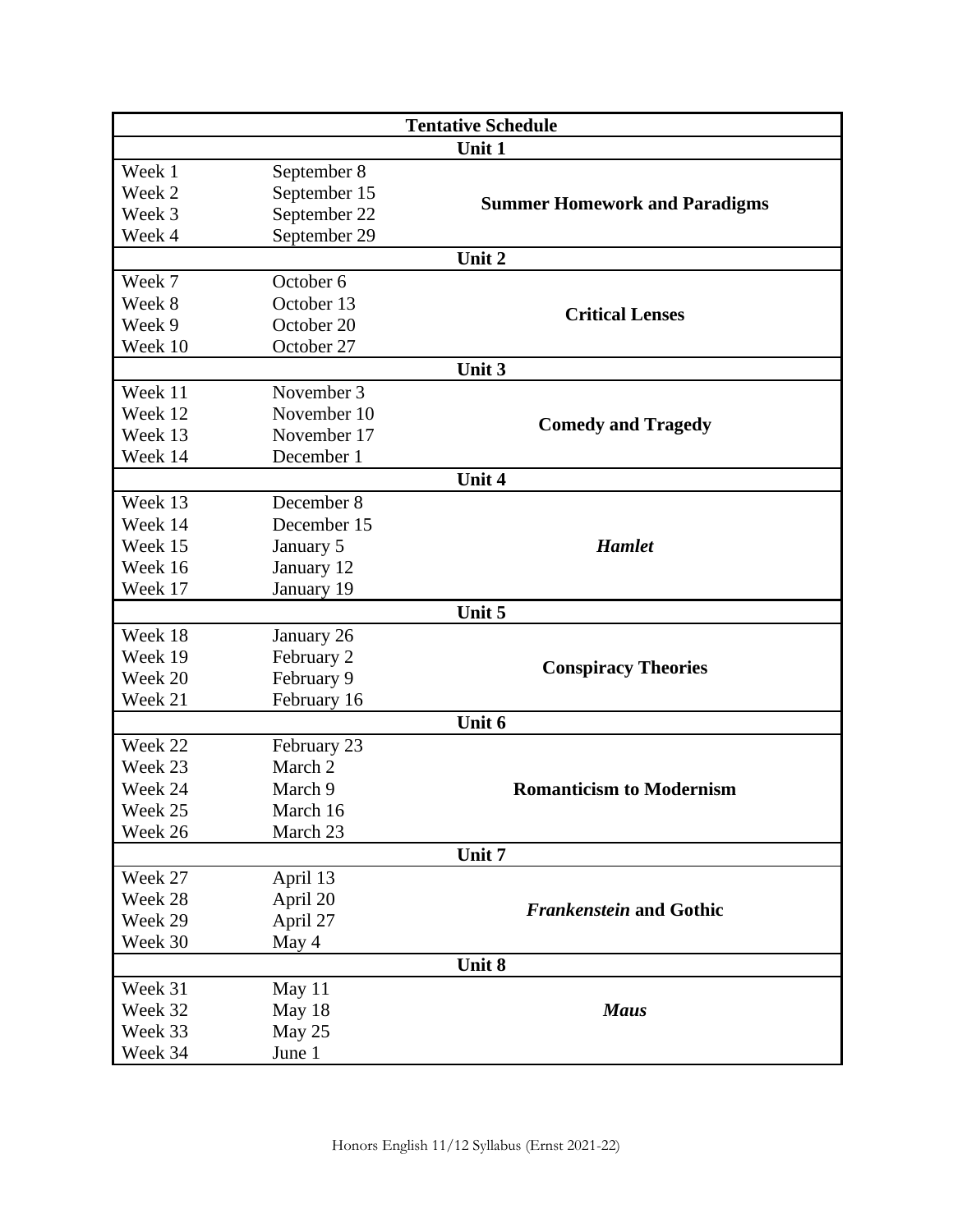## **Policies and Requirements**

I refer you to the standard Rules and Responsibilities memo that was mailed to you. Please review "Avoiding Digital Distractions" and "Organizing for ATYP English."

**Homework is due at the beginning of class**. Use proper header format: **Name, Week Number, Assignment in upper left/right corner, interesting title centered below. Late work is not acceptable!** I will contact you and copy your parents (noooooo!) when you miss work. I reserve the right to cap chronically late work at a check (i.e., chronically late work may not be eligible for a check-plus). I am more likely to be amenable to extensions or late work if you let me know beforehand that you may be unable turn work in on time.

**Turn in work via eLearning:** Please upload your papers to the proper Dropbox folder in eLearning each week by 10 p.m. the night before class. I will check this; it is an excellent habit and will help you avoid BIG CRISIS MOMENTS. Throughout the week, make sure also to keep up with your notebook assignments. This will ensure that you stay on top of the homework, develop good time management skills, and avoid procrastination-based anxiety. **To be clear, except for Notebook Rocket Fuel assignments, you still need to bring physical copies to class each week to hand in to me.**

**Engagement and Professionalism:** This is your willingness to participate in class activities, keep notes, help others, arrive on time, stow electronics, compose professional correspondence, and contribute to the positive community of the class.

**Electronics Policy:** Cell phones and laptops are, for better or worse, part of our modern lives. You are allowed to use your laptop in class **for taking notes, pulling up readings, researching discussion questions, and looking up author info**, but I want the cell phones stowed away while class is in session. This same rule applies to me too.

## **Student Expectations**

- Thoughtful, thorough, and timely completion of all assignments
- Close, careful reading of all the material
- Energetic participation and respectful attentiveness during class
- Conduct in keeping with university surroundings
- Articulation of ideas, beliefs, and opinions AND respect for those of others
- Communication! If something is affecting your class performance, please let me know and we can work on it together.

## **Course Expectations**

The expectations are greater, and so are the rewards. I will not assign busywork—classes and assignments are carefully planned and consistent with the course objectives. I will provide written comments on your essays and require revisions. **You can expect roughly 6-8 hours of homework each week**; most will be closer to six, though. You must manage your time wisely when it comes to completing ATYP assignments. It is easy to tell which assignments have been completed at the last minute. Falling behind and then catching up is both very difficult and stressful. It is my hope that you find the homework challenging, instructive, engaging, and fun.